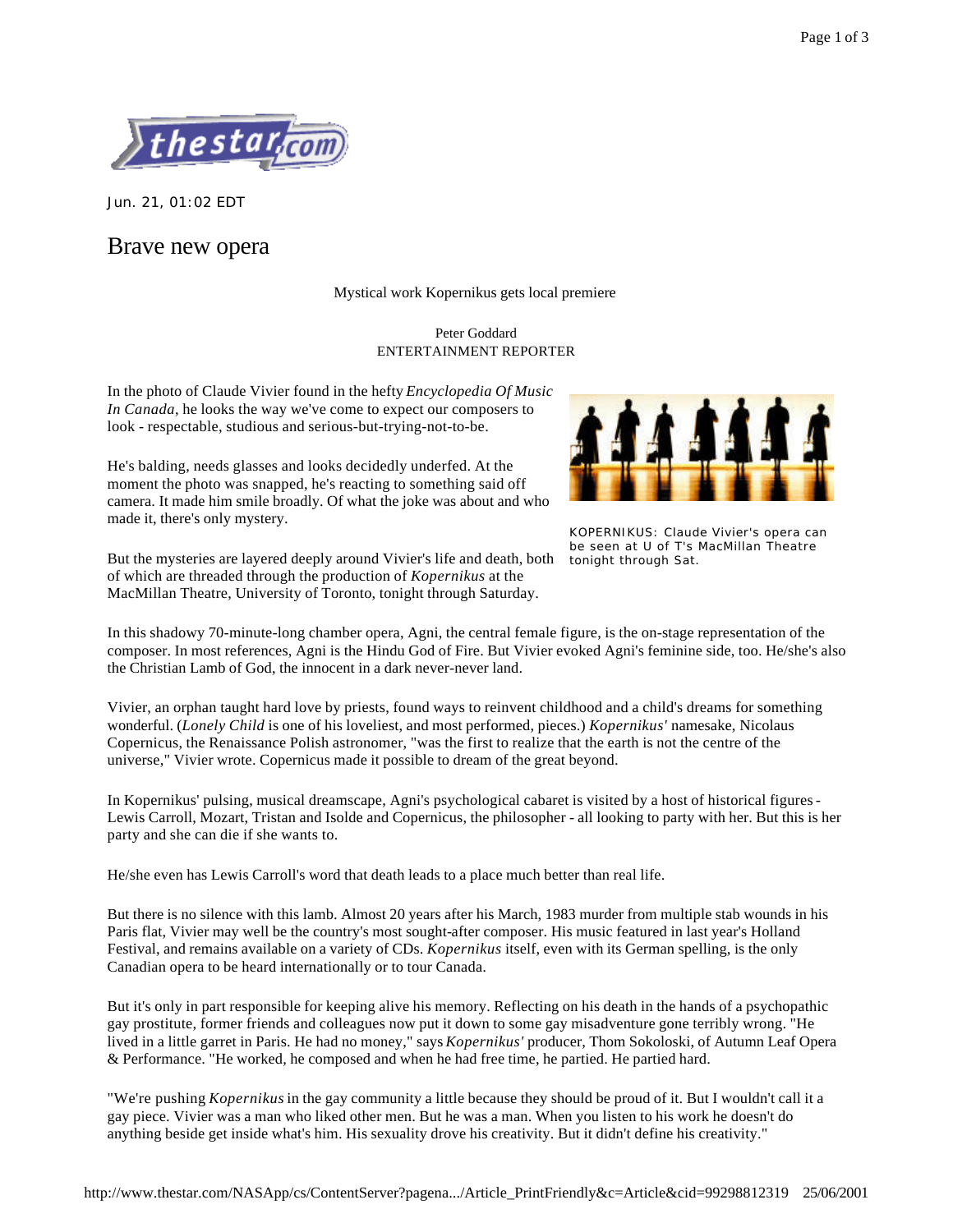Sokoloski feels Vivier had a foreshadowing of his death. Others have the same sense. Vivier, one fellow musician points out, was deeply influenced by Pier Paolo Pasolini, the gay Italian film writer-director whose battered body was found in 1975 on a stretch of wasteland outside of Rome. "Pasolini always thought he was going to be killed," says the musician. "He had a premonition. So did Vivier. *Kopernikus* is that premonition."

Vivier arrived in Paris in 1982, riding high on success back in Canada but low in funds. But he knew things were picking up. *Kopernikus*, written in 1979 following Vivier's ear-opening sojourn in Bali, had its premiere in 1980 in Montreal, a rare enough event for a young Canadian composer.

Named Canada's composer of the year in 1981, Vivier's Paris trip had been funded by a Canada Council grant, and he was hard at work on his second opera. Just 34, he had no end of new ideas. He'd completed *Trois airs pour un opŽra imaginaire* - it would eventually be performed posthumously in Paris - and was trying to finish a piece called, prophetically enough, *Crois-tu en l'immortalite de l'ame? (Do You Believe In The Immortality Of The Soul?)*

But he was living life in the extreme, says Sokoloski. "When you are in the subterranean sexual world, that John Rechy world, you are in the world of the *maudit,* the cursed. To me Vivier was the *artiste maudit.* It was as if he was cursed. In this world, you could feel you're going to be fantastic, but you're still cursed. And you know there's nothing you can do about it. When you are in the world he lived in, it requires a great deal of perseverance.

"He always persevered. He had to. Look at his background. He was not only an orphan, but he couldn't speak until he was 6, for some reason. Then they tried to make a priest out of him. That didn't work out. With all that as a background, something's got to happen, something's got to whack your brain."

*Kopernikus* is "like a burial," says Pascal Rophe, who conducts the seven singers and eight instrumentalists. Yet it's also vivid with life. "About 60 per cent of the text is an invented language. It's like the language kids use before they start talking. But it *is* a language. It is not nonsense."

Vivier's own musical language was drawn from just about everywhere. His teacher in Montreal was Gilles Tremblay whose own work covered a lot of stylistic ground. Both in turn were part of that remarkable generation of post-'50s Quebecois composers, with the likes of Pierre Mercure and Serge Garant, who grabbed inspiration from their own traditions as well as from the latest thing coming out of Europe.

Vivier's own interests took him even further afield than his contemporaries. In the early '70s, he went to study at the Institute for Sound Research in Utrecht, Holland, and with Karlheinz Stockhausen and Hans Ulrich Humpert in Germany. In the later '70s, he was in southeast Asia and the Middle East. To Vivier, Copernicus showed humanity its destiny was to "to strive continually for meaning in the endeavour to explore new horizons."

But these varied, rich and exotic influences were burned off like calories in the consuming rhythmic immediacy that rushes through much of what Vivier wrote. It's this neediness-made-music which provokes the most immediate response Ñ what's "perturbing" about his music, as a London Times review noted following *Kopernikus'* staging at the Huddersfield Contemporary Music Festival last November. This followed its European premiere last September at the Strasbourg Musica Festival in France.

The opera's Canada-France co-production status owes as much to Sokoloksi's five years of studies in France as Vivier's own stay in the country. Sokoloksi knew that Vivier's reputation in France would get him the production team he wanted, including director Stanislas Nordey. The Banff Centre for The Arts was then brought in to provide six weeks of rehearsal time and space.

The Autumn Leaf *Kopernikus* had its world premiere at the Banff Summer Arts Festival last August.

Sokoloksi was nearly terrified of bringing the opera to Montreal last April. "Think of it, some Anglos and some French doing *their* hometown composer, " he says. The critic at Le Devoir swooned, however. "We have never heard Vivier as well played as it is here," went the review.

Toronto is proving to be even more nerve wracking. Since 1992, Sokoloski and Autumn Leaf have dealt with a Who's Who of new theatre and music, from R. Murray Schafer to filmmaker Peter Mettler. In short, they've got a track record.